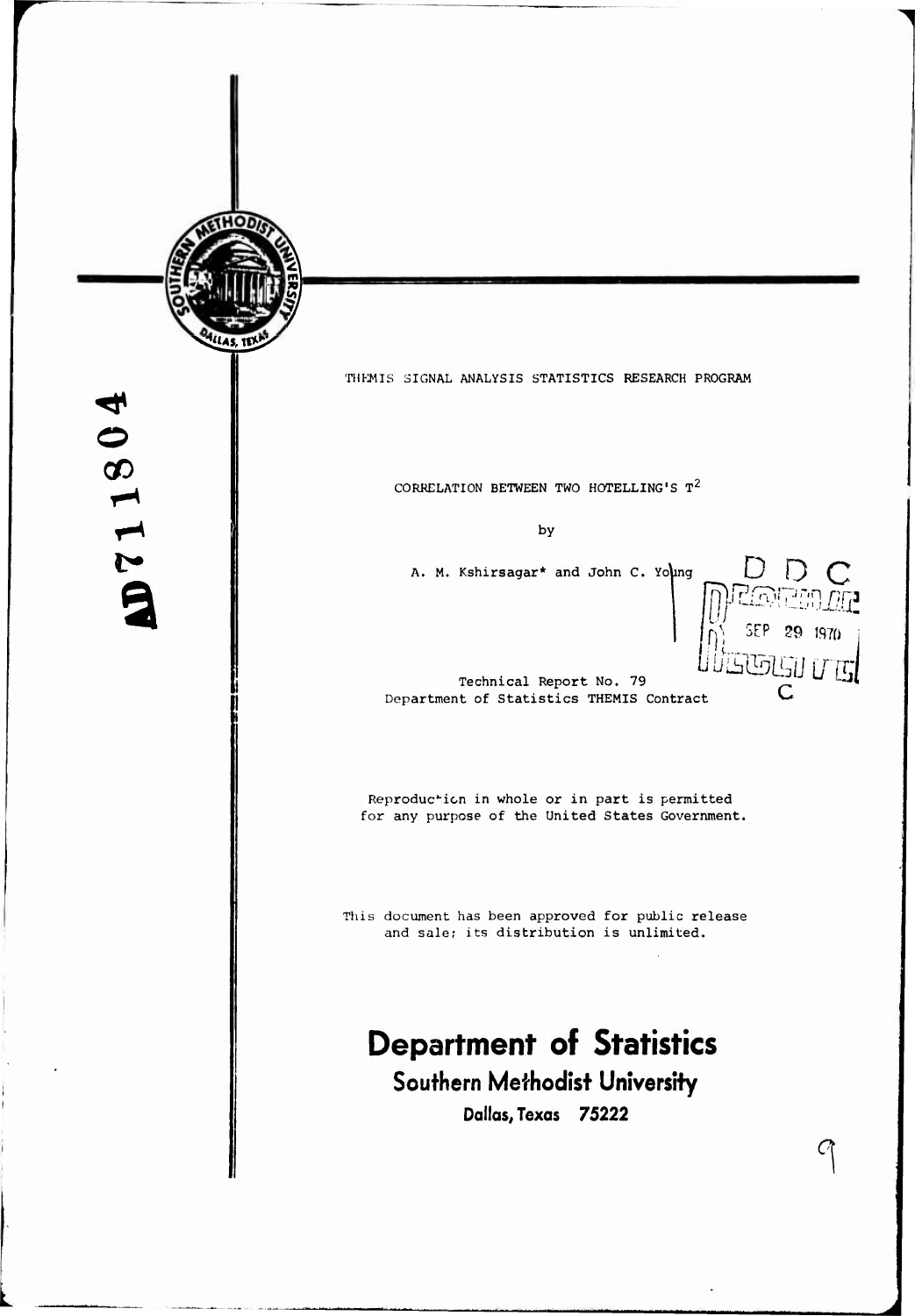### THEMIS SIGNAL ANALYSIS STATISTICS RESEARCH PROGRAM

CORRELATION BETWEEN TWO HOTELLING'S  $T^2$ 

**by**

A. M. Kshirsagar and John C. Young

Technical Report No. 79 Department of Statistics THEMIS Contract

August 1, 1970

### Research sponsored by the Office of Naval Research Contract N00014-68-A-0515 Project NR 042-260

Reproduction in whole or in part is permitted for any purpose of the United States Government.

This document has been approved for public release and sale; its distribution is unlimited.

> DEPARTMENT OF STATISTICS Southern Methodist University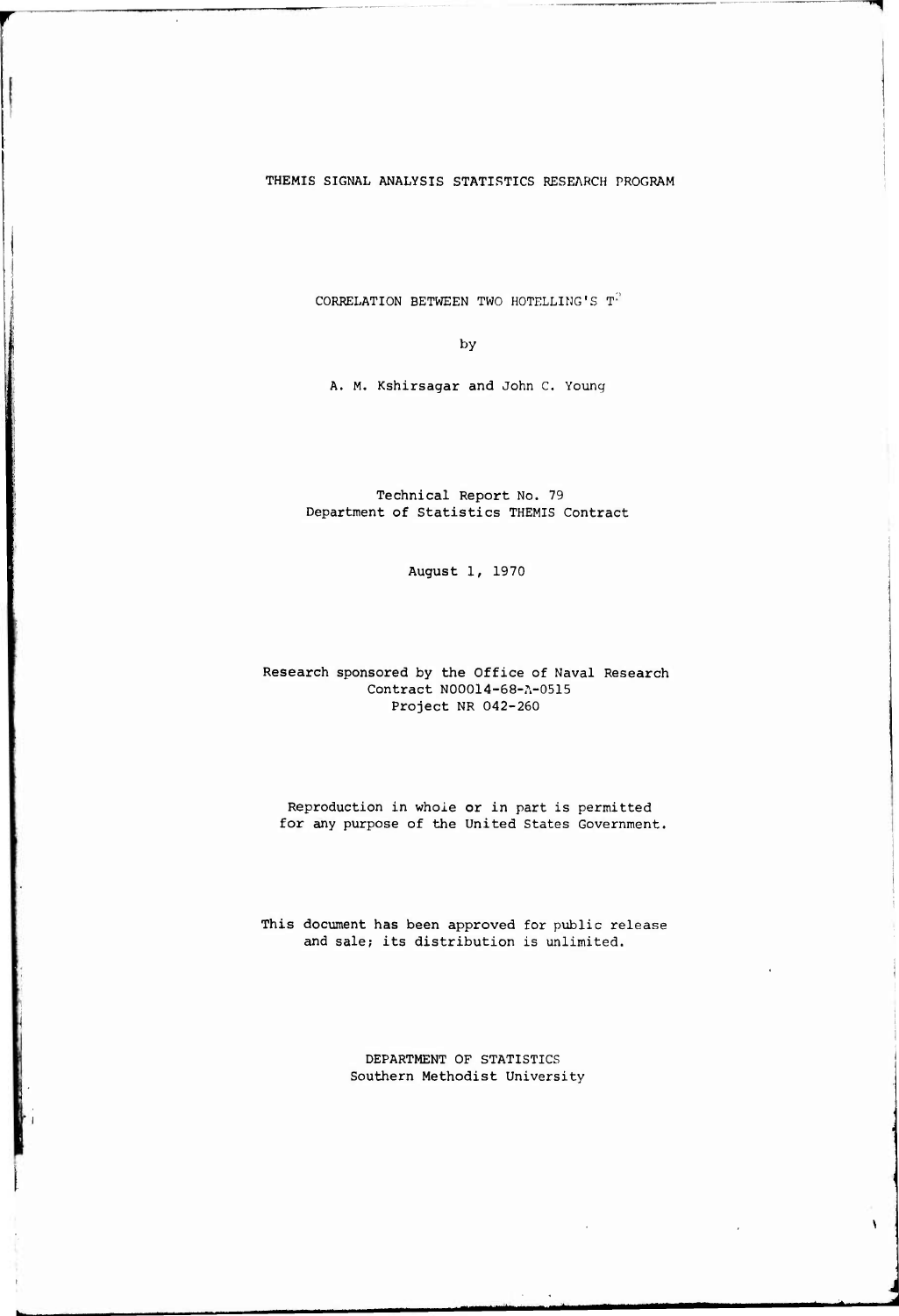CORRELATION BETWEEN TWO HOTELLING'S  $\texttt{T}^2$ 

by

A. M. Kshirsagar\* and John C. Young

Southern Methodist University Dallas, Texas 75222

1. Introduction;

Let B be a  $p \times p$  symmetric matrix having the Wishart distribution

(1.1) 
$$
W_p(B|I|f)dB = C_{pf}|B|^{(f-p-1)/2} e^{-1/2 \text{ tr }B} dB
$$
,

where

**www.Advise** 

(1.2) 
$$
C_{pf}^{-1} = 2^{fp/2} \pi^{p(p-1)/4} \prod_{i=1}^{p} \Gamma\left(\frac{f+1-i}{2}\right)
$$
,

and dB stands for the product of the differentials of the p(p+l)/2 distinct elements of B. Let  $x$  and  $y$  be two vector variables of  $p$ components, distributed independently of B, and also independently of each other, as

each other, as  
(1.3) 
$$
\frac{1}{(2\pi)^{p/2}} e^{-1/2} \stackrel{\times}{=} \frac{d\mathbf{x}}{d\mathbf{x}},
$$

and

and  
(1.4) 
$$
\frac{1}{(2\pi)^{p/2}} e^{-1/2} \mathbf{Y}' \mathbf{Y} d\mathbf{y}
$$

respectively. While considering the problem of multivariate statistical outliers, Wilks (1963) used statistics of the type.

\*Research supported by ONR Contract NOO014-68-A-0515, Department of Statistics THEMIS Project.

**V;**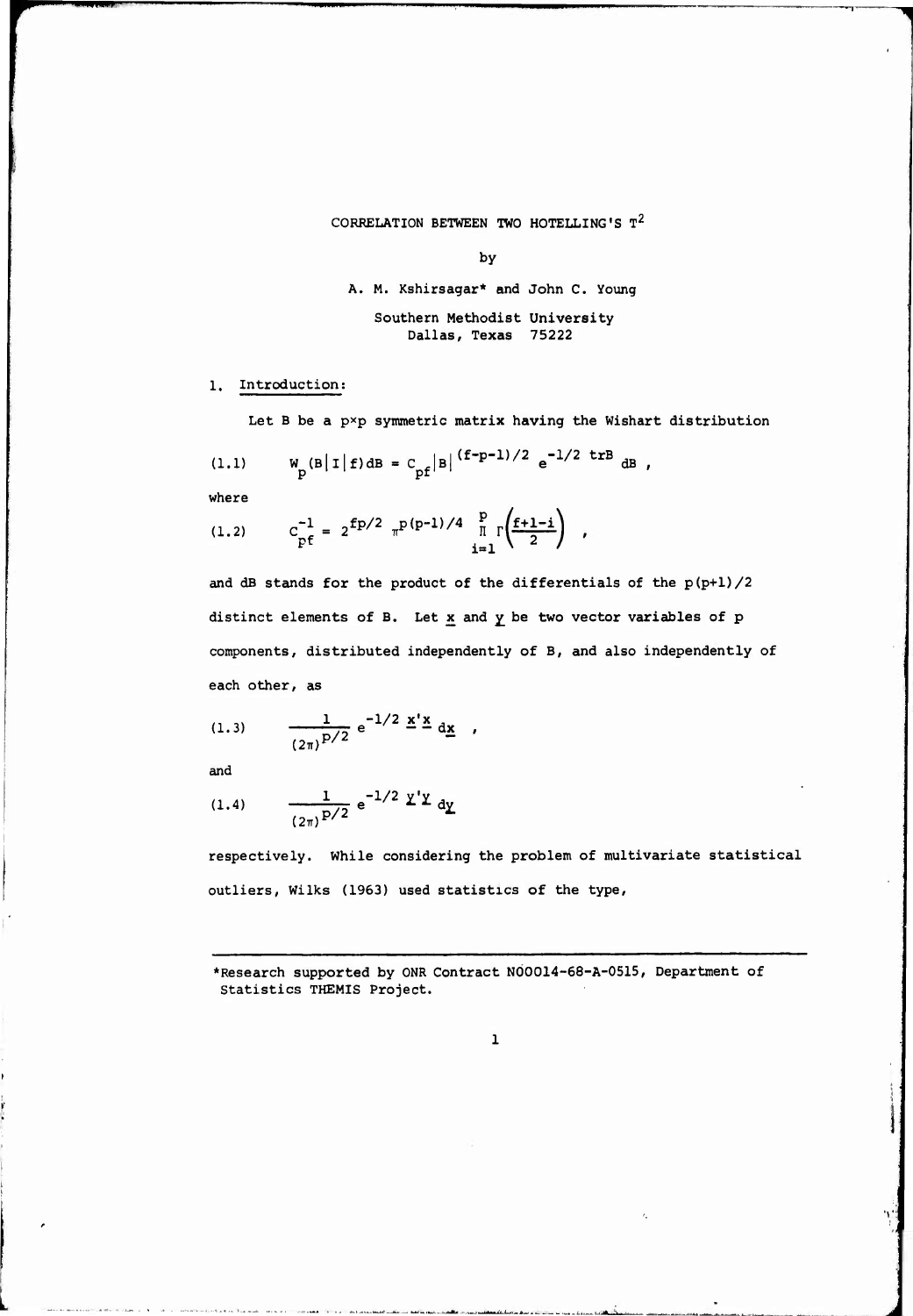(1.5)  $r = |B + \frac{1}{2}X'|\frac{1}{B} + \frac{1}{2}X' + \frac{1}{2}X'|\frac{1}{B} + \frac{1}{2}X'|\frac{1}{B} + \frac{1}{2}X' + \frac{1}{2}X'|\frac{1}{B} + \frac{1}{2}X'|\frac{1}{B} + \frac{1}{2}X'|\frac{1}{B} + \frac{1}{2}X'|\frac{1}{B} + \frac{1}{2}X'|\frac{1}{B} + \frac{1}{2}X'|\frac{1}{B} + \frac{1}{2}X'|\frac{1}{B} + \frac{1}{2}X'|\frac{1}{B} + \frac$ He **has** remarked that the **exact** distribution (joint) of r and s is complicated and has given the expected values, variances and covariance of r and s. Unfortunately, his expressions for the variance and covariance are in error. The purpose of this note is to derive the exact joint distribution of r and s and to give correct expressions for the moments.

# 2. Joint distribution;

In the joint distribution of B,  $x$  and  $y$ , make the following transformation

(2.1) 
$$
A = B + \underline{x} \underline{x}' + \underline{y} \underline{y}'
$$
,  
 $\underline{u} = A^{-1/2} \underline{x}$ ,  
 $\underline{y} = A^{-1/2} \underline{y}$ ,

**where**  $A^{-1/2}$  is any matrix such that  $A^{-1/2}$  ·  $A^{-1/2} = A^{-1}$ . The Jacobian **of transformation from B to A is <sup>1</sup> and that from x to u or ^ to v^ is**  $|A|^{1/2}$  and hence, the joint distribution of A,  $\underline{u}$  and  $\underline{v}$  comes out as  $\frac{C_{\text{p}}}{\sqrt{2}}$  **d**  $\left|\frac{(f+2)-p-1}{2}\right|e^{-1/2 \text{ trA}} \cdot \left|1 - \frac{u u}{2} \right|^{2}$  $\frac{2}{\pi} \int_{P} |A|$  <sup>2</sup>  $e^{-1/2 \pi R} \cdot |I - \underline{u} \underline{u}' - \underline{v} \underline{v}'|$  <sup>2</sup> dad<u>udv</u>, as  $|B| = |A - A^{1/2} u u^T A^{1/2} - A^{1/2} v v^T A^{1/2}| = |A| |I - u u^T - v v^T|$ . **This shows that A has a Wishart distribution of f+2 degrees of freedom and is independent of ii and v^ . Splitting the constant suitably, the**

**joint** distribution of  $\underline{u}$  and  $\underline{v}$  is

(2.3) 
$$
\frac{\Gamma(f+1)}{(2\pi)^p \Gamma(f-p+1)} |I - \underline{uu'} - \underline{vv'}|^{2} d\underline{u}d\underline{v}.
$$

Observe that the statistics  $r$ , s of Wilks are given by

(2.4) 
$$
r = \frac{|B+yy'|}{|B+xx'+yy'|} = \frac{|A-xx'|}{|A|} = |I - y| = 1 - u'u'
$$

**- - \*• <sup>i</sup>** *mm^am* **—"-**

 $\overline{\mathbf{2}}$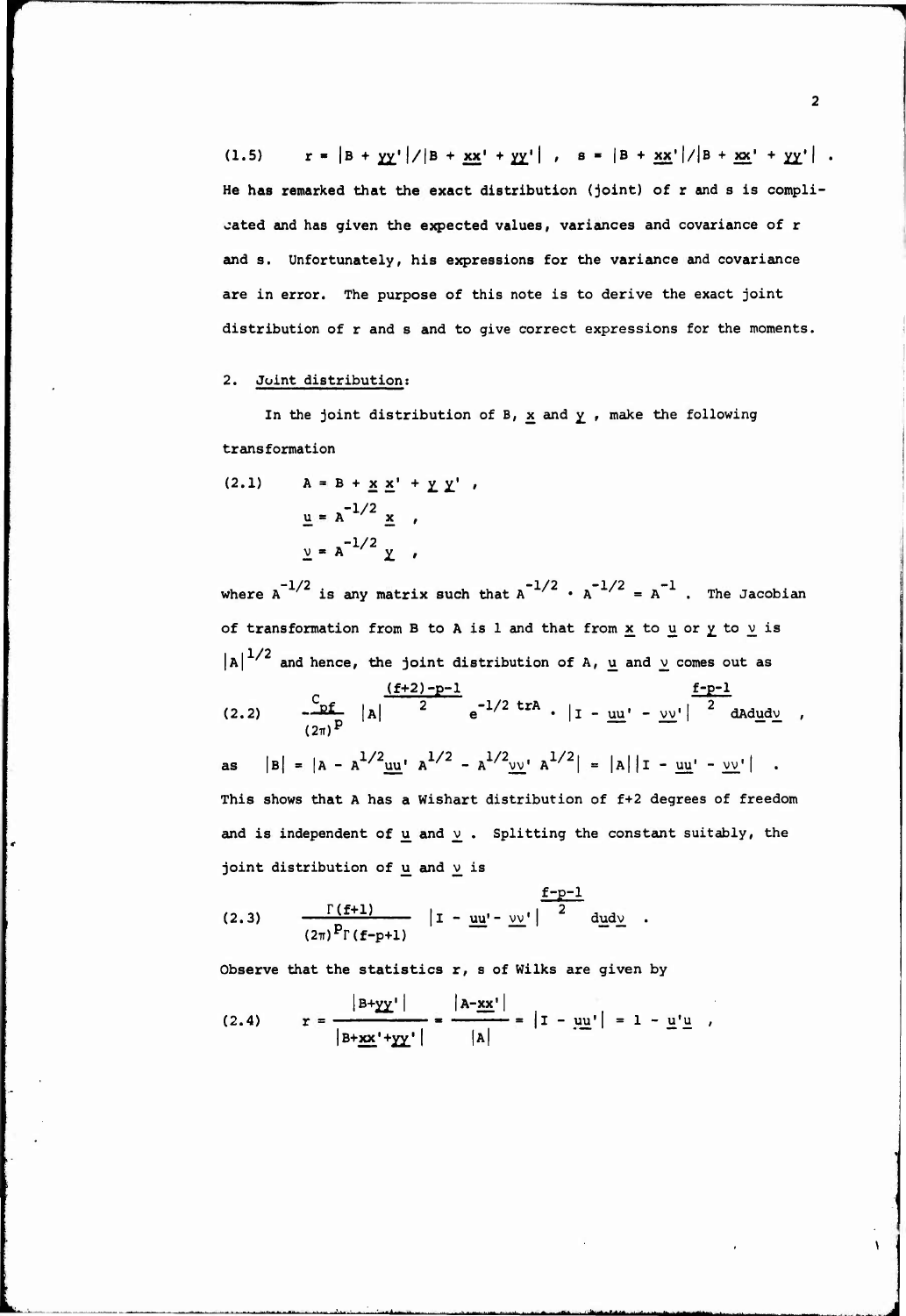and

(2.5) 
$$
s = \frac{|B+xx'|}{|B+xx'+yy'|} = 1 - \underline{y'}\underline{y} .
$$

Also observe that in (2.3)

*mmm*

(2.6) 
$$
\left|1 - \underline{uu}' - \underline{vv}'\right| = (1 - \underline{u'}\underline{u})(1 - \underline{v'}\underline{v}) - (\underline{u'}\underline{v})^2
$$

$$
= rs - (\underline{u'}\underline{v})^2.
$$

In (2.3), **transform** from  $\underline{v}$  to  $\underline{w} = [w_1, w_2, \ldots, w_p]$  , by an orthogonal **trans formation**

$$
(2.7) \qquad \underline{w} = L\underline{v} \ ,
$$

**where**

L is a pxp orthogonal matrix, whose last row is  $\underline{u'}/\sqrt{\underline{u'u}}$  . The Jacobian of this transformation is  $|L| = 1$  and  $y'y = w'w = 1-s$ . Also (2.8)  $u'v = \underline{u}' L' L \underline{v} = [0 \dots 0, \sqrt{u'u}] \underline{w} = \sqrt{1-r} \cdot w_{p}$ .

**The joint distribution of u and w is, therefore,**

(2.9) 
$$
\frac{\Gamma(f+1)}{(2\pi)^{p} \Gamma(f-p+1)} \left\{ rs - (1-r) w_{p}^{2} \right\}^{\frac{f-p-1}{2}} d\underline{u} d\underline{w}
$$

From  $\underline{u}$ , transform to  $r = 1 - u'u$  and  $p-1$  other variables  $\phi_1, \phi_2, \ldots, \phi_{p-1}$  by

$$
u_1 = (1-r)^{1/2} \cos \phi_1 \cos \phi_2 \cdots \cos \phi_{p-1} ,
$$
  
(2.10)  

$$
u_j = (1-r)^{1/2} \cos \phi_1 \cos \phi_2 \cdots \cos \phi_{p-j} \sin \phi_{p-j+1} (j=2, 3, \dots p)
$$

Similarly, transform from  $\underline{w}$  to  $s = 1 - \underline{w}'\underline{w}$  and p-1 other variables **V e**  $\theta_{p-1}$  by

(2.11) 
$$
v_1 = (1-s)^{1/2} \cos \theta_1 \cos \theta_2 \dots \cos \theta_{p-1}
$$
  
\n $v_j = (1-s)^{1/2} \cos \theta_1 \cos \theta_2 \dots \cos \theta_{p-j} \sin \theta_{p-j+1}$   
\n(j=2, 3, ..., p)

— *<sup>m</sup>* ^-- **- -** *- ~-* **- <sup>1</sup> - -^ ^-^A^ ^^^^:^-^.^^,.\_ .^..^-^ A,^^^^ ^\_—\_** *^^^-^^^*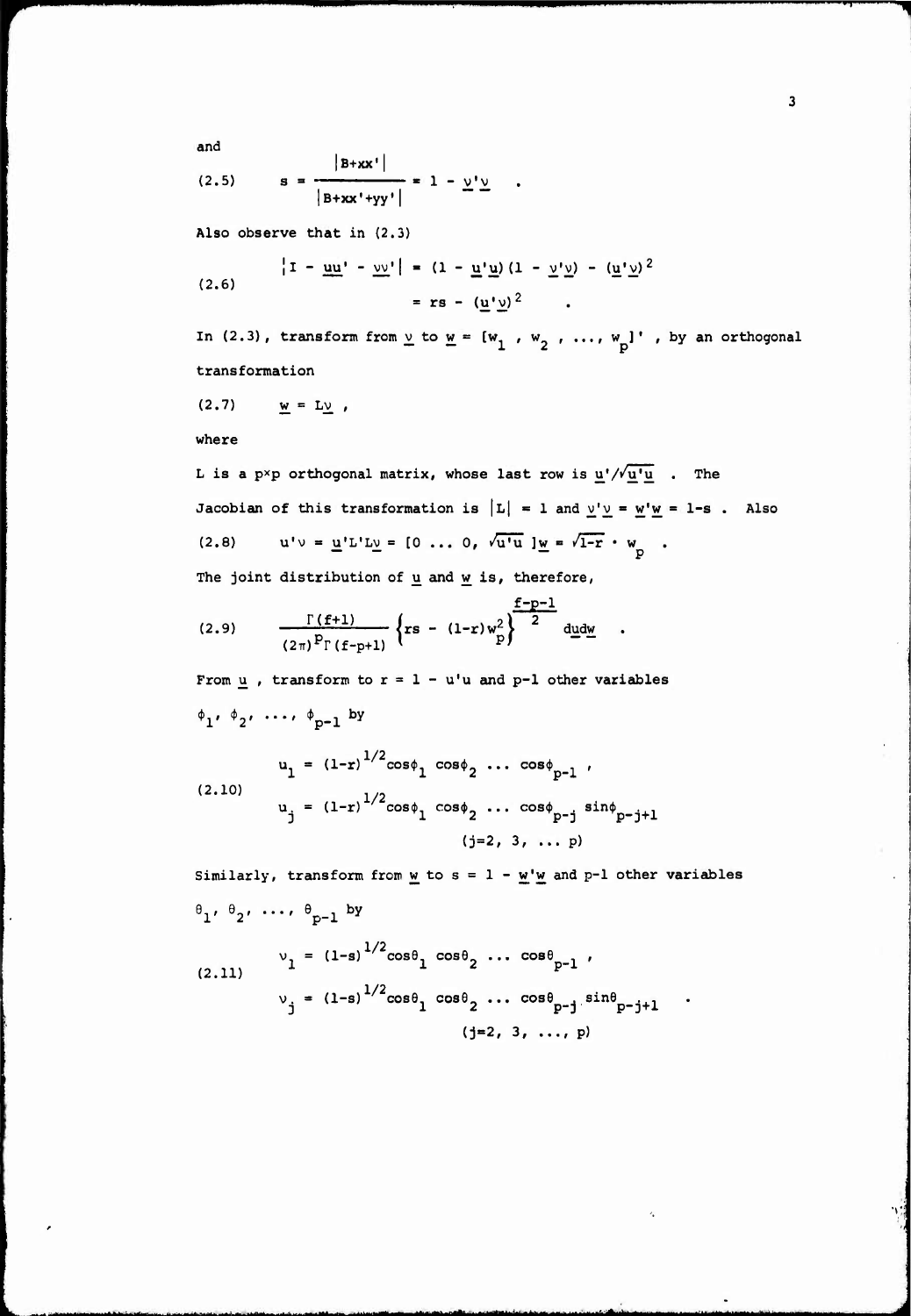The **Jacobian** of **transformation** from  $\underline{u}$  to  $r$ ,  $\phi_1$ , ...  $\phi_{p-1}$  is

$$
\frac{1}{2}(1-r)^{\frac{1}{2}} \prod_{i=1}^{p-1} \frac{p-2}{\cos \phi_i} \prod_{i=1}^{p-i-1}
$$

and a similar expression in s and  $\theta_i$  for the Jacobian of transformation from  $\underline{w}$  to s and the  $\theta$ 's. Now  $\theta_{p-1}$  and  $\phi_{p-1}$  vary from 0 to  $2\pi$ , the other  $\theta$ 's and  $\phi$ 's vary from  $-\pi/2$  to  $\pi/2$  while r and s vary from 0 to 1. Integrating out all the  $\phi'$ s and all  $\theta'$ s except  $\theta_1$ , we obtain the joint distribution of r, s and  $\theta_1$  as

(2.12) 
$$
\frac{\Gamma(f+1)}{4\pi \Gamma(p-1) \Gamma(f-p+1)} \left\{ rs - (1-r) (1-s) sin^{2} \theta \right\}^{\frac{f-p-1}{2}} cos^{p-2} \theta \ dr ds d\theta
$$

where  $\theta_1$  is replaced by  $\theta$ .

The joint distribution of r,s alone can now be obtained by integrating out <sup>6</sup> but this does not seem to yield a manageable expression, as the bracket in (2.12) will have to be expanded in a series.

# 3. Moments of  $r,s$ .

Only the product moment of r and <sup>s</sup> is difficult to obtain. The mean and variance of  $r$  (or s) can be very easily obtained from the marginal distribution of r, which is related to the well-known Hotelling's

$$
T^2
$$
 by  $r = \frac{1}{1 + (\frac{T^2}{f+1})}$ . In the joint distribution of u and v, given by

(2.3), if we transform to  $\underline{z} = \begin{bmatrix} z_1, \ldots, z_p \end{bmatrix}$  from  $\underline{v}$  by

$$
(3.1) \t\t\t\tv = (I - uu)1/2z ,
$$

**we shall find that u and** *z* **are independently distributed as**

(3.2) 
$$
K(\underline{u} | f) d\underline{u} = \frac{f}{\pi^{P/2} (f-p)} \cdot \frac{\Gamma(f/2)}{\frac{\Pi}{2} (f-p)} |I - \underline{u} \underline{u}|^2 d\underline{u}
$$

 $(3.3)$  **and**  $K(\underline{z} | f-1) d\underline{z}$ , **respectively.**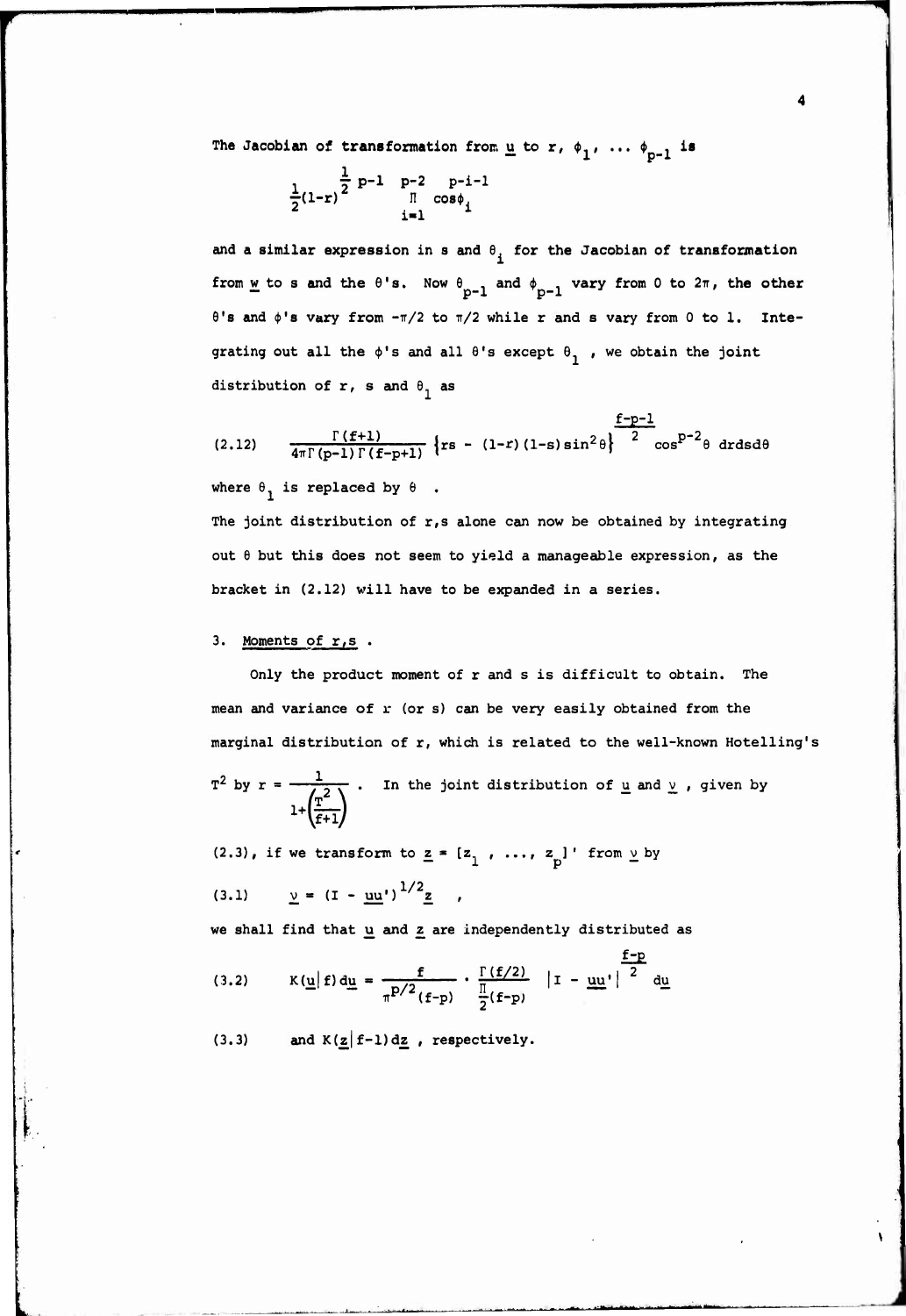**From (3.2),** one **can easily «how that**

$$
(3.4) \qquad E(r^h) = E(1 - \underline{u'}\underline{u})^h = E|1 - \underline{u}^*\|^h
$$
\n
$$
= \frac{f(f+2h-p)}{(f-p)(f+2h)} \cdot \frac{\Gamma\left(\frac{f-p}{2} + h\right)\Gamma\left(\frac{f}{2}\right)}{\Gamma\left(\frac{f}{2} + h\right)\Gamma\left(\frac{f-p}{2}\right)}
$$

This will also be the h<sup>th</sup> moment of s by symmetry. This leads to  
(3.5) 
$$
E(r) = \frac{f-p+2}{f+2}, \quad v(r) = \frac{2p(f-p+2)}{(f+2)^2(f+4)}.
$$

Now  $Cov(r,s) = E((1-\underline{u}^t\underline{u})(1-\underline{v}^t\underline{v}))$   $- E(r)E(s)$ 

$$
= E\{(1-\underline{u}^{\prime}u) [1-\underline{z}(1-\underline{uu}^{\prime})\underline{z}]\} - \{E(r)\}^{2} \text{ by } (3.1)
$$

$$
= E(r) - E\{r[\underline{z}^{\prime}\underline{z} - (\underline{z}^{\prime}\underline{u})^{2}]\} - \{E(r)\}^{2}
$$

$$
(3.6) = E(r) - E(r)E(z^{\prime}z) + E\{r(z^{\prime}u)^{2}\} - \{E(r)\}^{2},
$$

as 
$$
\underline{z}
$$
 and  $r$  are independent. Since  $\underline{z}$  has the same distribution as  $\underline{u}$  with  $f$  changed  $f-1$ ,

 $E(z|z) = 1 - E(1 - \underline{u'}\underline{u})$  with f replaced by  $f-1$ 

$$
(3.7) = \frac{p}{f+1}
$$

**Hence (3.6) reduces to**

$$
(3.8) \tCov(r,s) = \frac{-p(f-p+2)}{(f+1) (f+2)^2} + E\{r(z'u)^2\}.
$$

**Now**

$$
(3.9) \qquad E\{r(\underline{z}^{\dagger}\underline{u})^{2}\} = f(1-u^{\dagger}u) (\underline{z}^{\dagger}\underline{u})^{2}K(\underline{u}|f)K(\underline{z}|f-1)d\underline{u}d\underline{z}
$$

vhere the integration is over the range of values of u and z such that  $\underline{u}'\underline{u} \leq 1$ ,  $\underline{z}'\underline{z} \leq 1$ . Transform from  $\underline{z}$  to  $\underline{\xi} = [\xi_1, \ldots, \xi_p]$  by the transformation

 $\xi = L\underline{z}$  ,

**\*\*"'""" ~-J^-.~...-.» LM..— .^. ., -A-.»........^...—^. ^ ..,-... .-^** *<sup>M</sup>* **( .,!,. ^ A.**

where L is already defined to be a pxp orthogonal matrix, whose last row is  $\frac{u'}{\sqrt{u'u}}$ . Then,

*r:*

 $\overline{\mathbf{5}}$ 

$$
\underline{z} \underline{u} = \underline{z} \underline{v} \underline{v} \underline{u} = \xi' \underline{u} = \xi_p' \underline{\underline{u} \underline{u}} = (1 - r)^{1/2} \xi_p
$$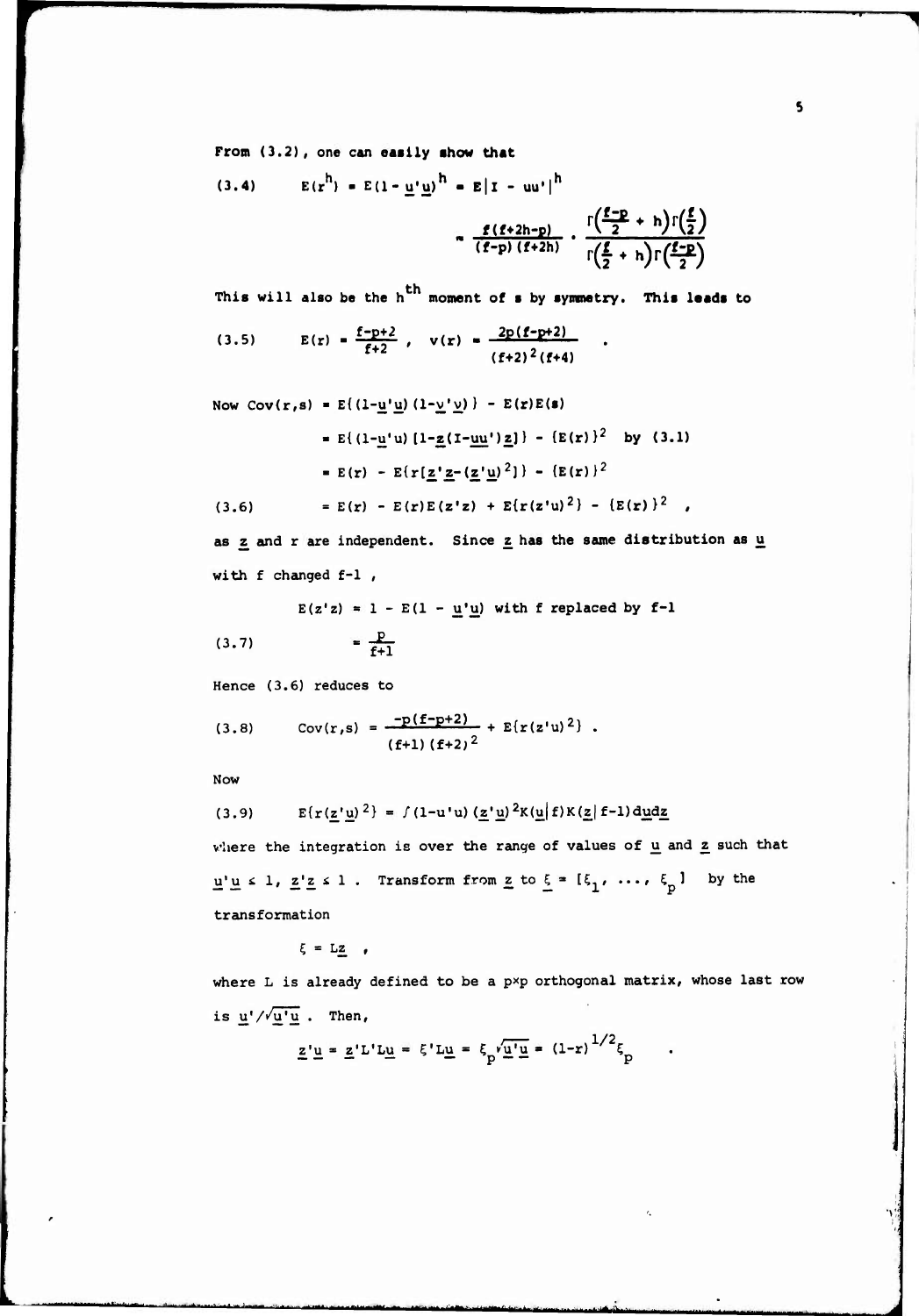#### **M«nc« (3.9) r«duc«t to**

 $f(x) = f(x) - f(x) = f(x) + f(x) - f(x) - f(x) = f(x) - f(x) - f(x) - f(x) - f(x)$  . due to symmetry of the distribution of  $\mathbf{\underline{\ell}}$  . Now  $\mathbf{\underline{\ell}}$  has the same distribution **<sup>M</sup> <sup>u</sup> with f roplacod by f-I and** *hmncm* **finally, (3.10) r«duc«f to**

$$
\frac{p(f-p+2)}{(f+4)(f+2)} \cdot \frac{1}{f+1}
$$

**^"""<sup>M</sup> " " —** *'"• t—nttmtatmmmtmämmtämi^^um\*^*

**Th« covarianc« between <sup>r</sup> and , therefore, !• (fron (3.S))**

 $(3.11)$   $\frac{-2p(f-p+2)}{(f+1)(f+2)^2(f+4)}$ **(3 - ll)**

### **Remark«** *t*

 $\mathcal{E}_{\mathcal{E}}$  .

**Wllks considers a sample of size <sup>n</sup> and has <sup>a</sup> Wlshart matrix based on n-1 degrees of freedom as deviations are from the sample means. He then removes two observations as outliers and thus his (n-1)-2 corresponds to our f . His E(r) agrees with our result, with this correspondence but the other moments are in error.**

### **Reference**

**Wilks, S. S. (1963). "Multivariate Statistical Outliers," Sankhyä, Vol. 25, p. 407-426.**

 $\lambda$